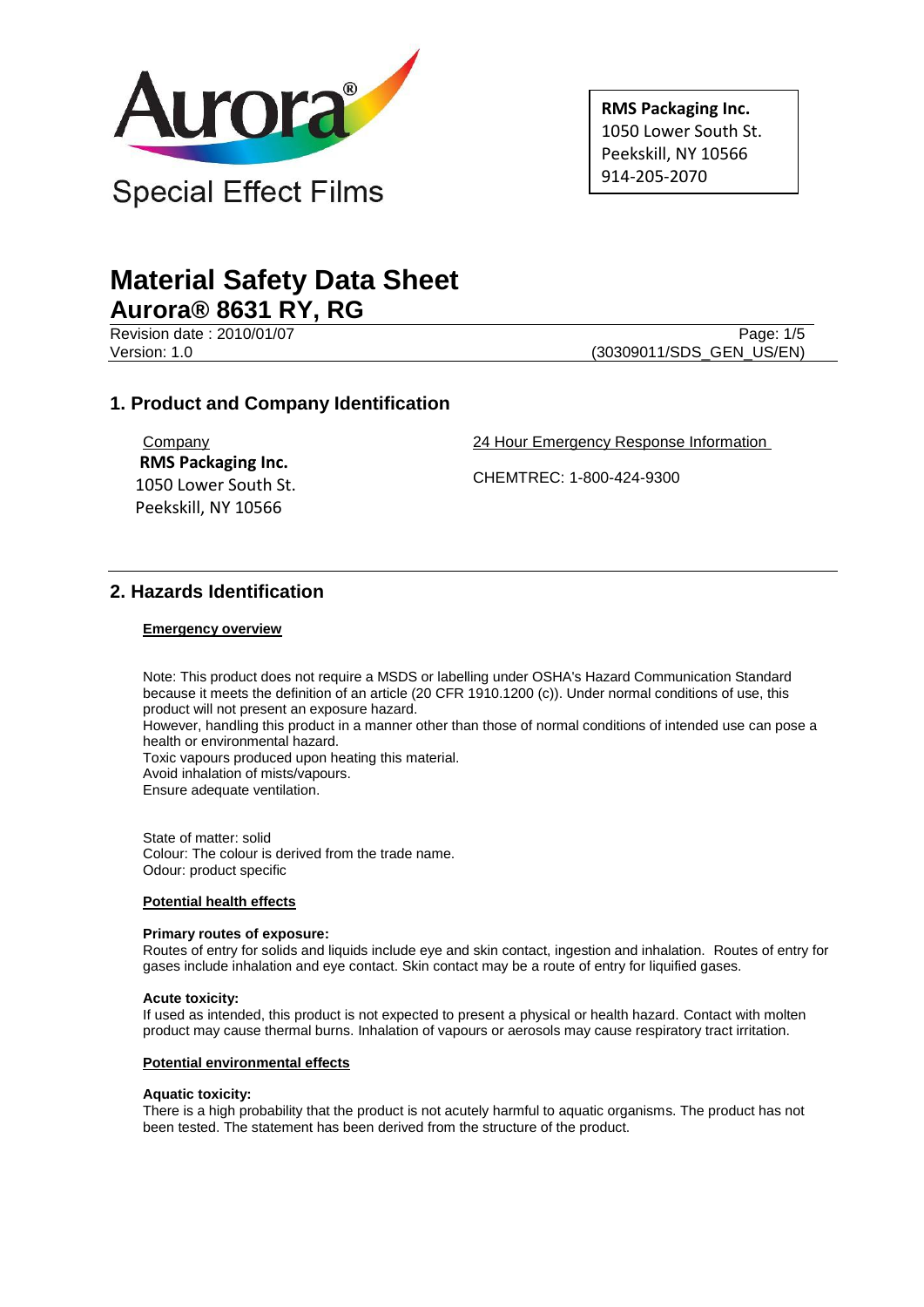## **3. Composition / Information on Ingredients**

This product is not regarded as hazardous under current OSHA Hazard Communication standard; CFR 29 Part 1910.1200.

# **4. First-Aid Measures**

#### **If inhaled:**

No hazards anticipated. If generated vapours are inhaled, move to fresh air. If decomposition products are inhaled, remove the affected person to a source of fresh air. Assist in breathing if necessary. Seek medical attention.

#### **If on skin:**

Wash thoroughly with soap and water. Areas affected by molten material should be quickly placed under cold running water. Solidified product should not be pulled from the skin. Seek medical assistance for removal of adhering material.

#### **If in eyes:**

Wash affected eyes for at least 15 minutes under running water with eyelids held open. Seek medical attention.

#### **If swallowed:**

Ingestion is not likely in the available physical form. If ingested, seek medical attention.

## **5. Fire-Fighting Measures**

| >200 °C         |
|-----------------|
| does not ignite |
|                 |

not applicable (DIN 51794)

#### **Suitable extinguishing media:**

water spray, dry extinguishing media, foam

#### **Additional information:**

Water stops chemical decomposition of substance/product.

#### **Protective equipment for fire-fighting:**

Firefighters should be equipped with self-contained breathing apparatus and turn-out gear.

#### **Further information:**

The degree of risk is governed by the burning substance and the fire conditions. Contaminated extinguishing water must be disposed of in accordance with official regulations.

In case of fire and/or explosion do not breathe fumes.

## **6. Accidental release measures**

#### **Personal precautions:**

Use personal protective clothing.

#### **Environmental precautions:**

Contain contaminated water/firefighting water. Do not discharge into drains/surface waters/groundwater.

#### **Cleanup:**

Sweep/shovel up. Place into suitable container for disposal.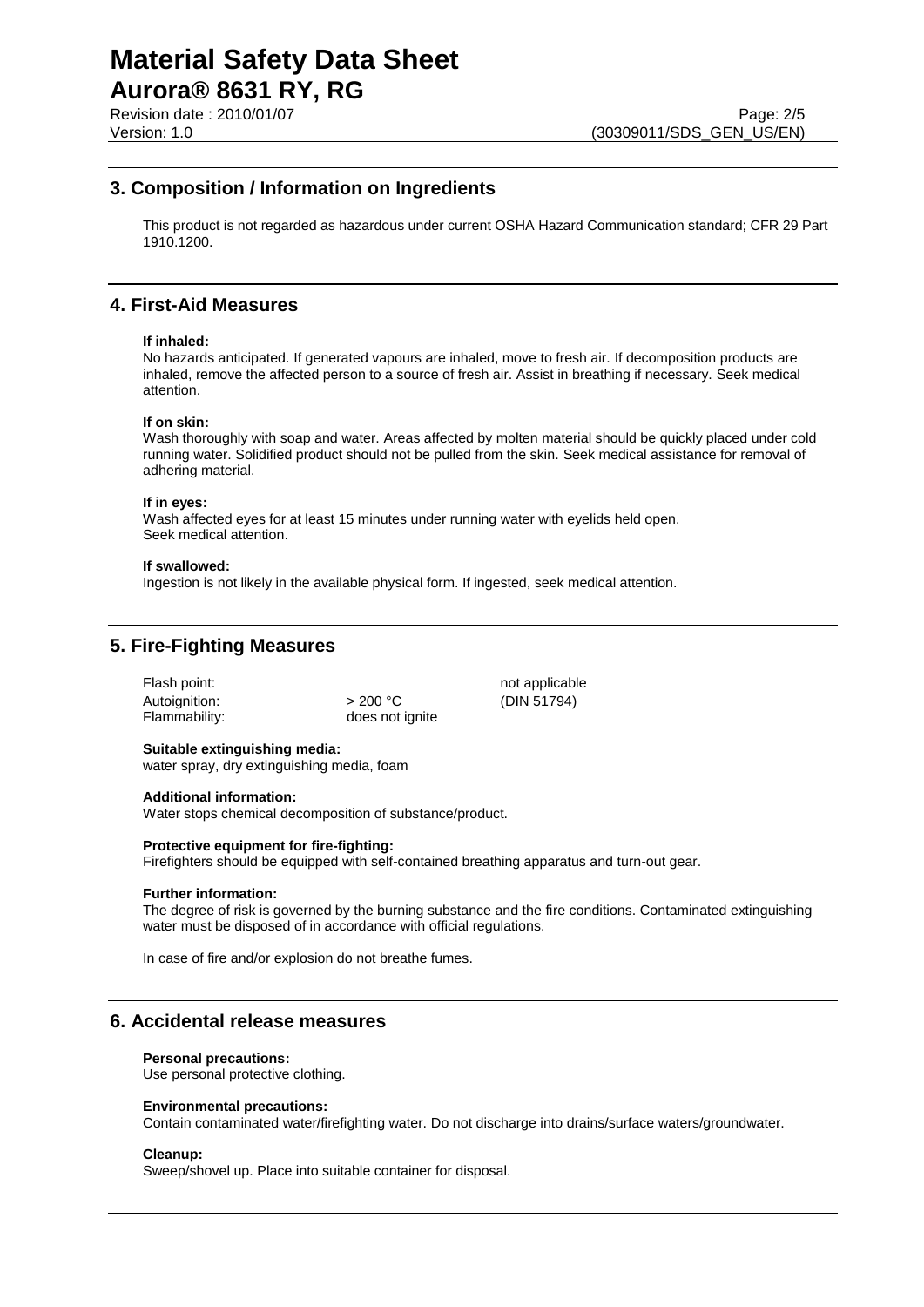### **7. Handling and Storage**

#### **Handling**

**General advice:** Ensure adequate ventilation.

## **Protection against fire and explosion:**

No special precautions necessary.

### **Storage**

**General advice:** Avoid all sources of ignition: heat, sparks, open flame. No special precautions necessary.

# **8. Exposure Controls and Personal Protection**

#### **Personal protective equipment**

#### **Respiratory protection:**

Observe OSHA regulations for respirator use (29 CFR 1910.134). Wear appropriate certified respirator when exposure limits may be exceeded.

#### **Hand protection:**

Wear gloves to prevent contact during mechanical processing and/or hot melt conditions.

#### **Eye protection:**

Eye protection not required.

#### **General safety and hygiene measures:**

Handle in accordance with good industrial hygiene and safety practice. In order to prevent contamination while handling, closed working clothes and working gloves should be used.

# **9. Physical and Chemical Properties**

| Form:<br>Odour:<br>Colour:<br>pH value:<br>Melting point:<br>Partitioning coefficient n-<br>octanol/water (log Pow): | film<br>product specific<br>The colour is derived from the trade name.<br>not soluble<br>$>117$ °C<br>not applicable |
|----------------------------------------------------------------------------------------------------------------------|----------------------------------------------------------------------------------------------------------------------|
| Solubility in water:                                                                                                 | insoluble                                                                                                            |

# **10. Stability and Reactivity**

#### **Conditions to avoid:**

Avoid excessive temperatures. Avoid electro-static discharge.

#### **Hazardous reactions:**

No hazardous reactions when stored and handled according to instructions. The product is chemically stable.

#### **Decomposition products:**

Hazardous decomposition products: No hazardous decomposition products if stored and handled as prescribed/indicated.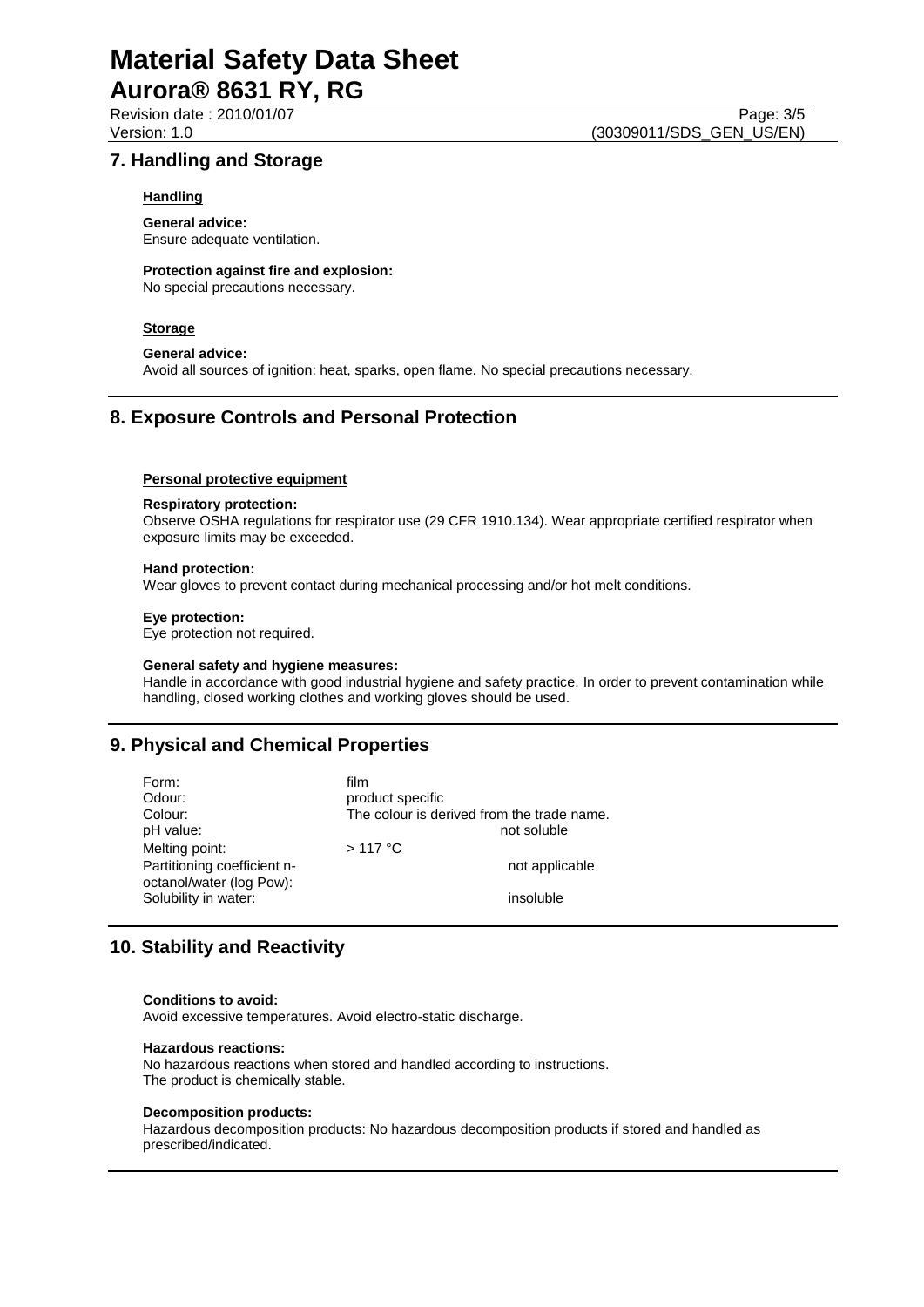#### **Acute toxicity**

**Oral:** Type of value: LD50 Species: rat Value: > 2,000 mg/kg

#### **Irritation / corrosion**

**Skin:** Species: rabbit Result: non-irritant

**Eye:** Species: rabbit Result: non-irritant

#### **Other Information:**

The product has not been tested. The statements on toxicology have been derived from the structure of the product.

## **12. Ecological Information**

#### **Degradability / Persistence Biological / Abiological Degradation**

Evaluation: Experience shows this product to be inert and non-degradable.

## **13. Disposal considerations**

#### **Waste disposal of substance:**

This product is not regulated by RCRA. Dispose of in accordance with national, state and local regulations.

#### **Container disposal:**

Dispose of in a licensed facility. Empty containers or liners may retain product residues. Recommend crushing, puncturing or other means to prevent unauthorized use of used containers.

# **14. Transport Information**

**Land transport** USDOT

Not classified as a dangerous good under transport regulations

**Sea transport** IMDG

Not classified as a dangerous good under transport regulations

**Air transport** IATA/ICAO

Not classified as a dangerous good under transport regulations

Revision date : 2010/01/07 Page: 4/5<br>Version: 1.0 (30309011/SDS GEN US/EN) (30309011/SDS\_GEN\_US/EN)